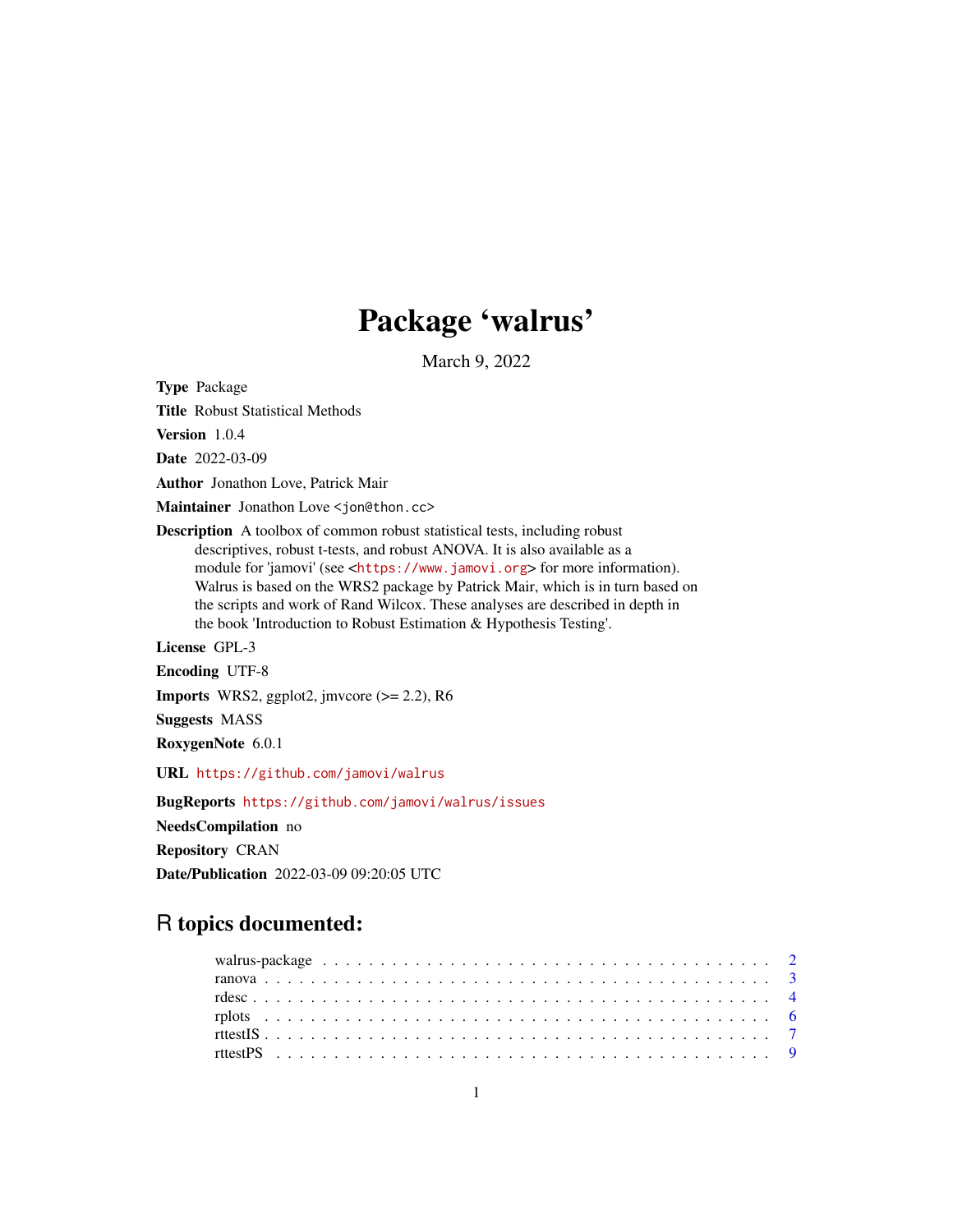#### <span id="page-1-0"></span>**Index** [11](#page-10-0)

walrus-package *Walrus*

#### Description

A toolbox of common robust statistical tests, including robust descriptives, robust t-tests, and robust ANOVA. It is also available as a module for 'jamovi' (see [www.jamovi.org](https://www.jamovi.org) for more information). Walrus is based on the WRS2 package by Patrick Mair, which is in turn based on the scripts and work of Rand Wilcox. These analyses are described in depth in the book [Introduction to Robust](https://www.amazon.com/Introduction-Estimation-Hypothesis-Statistical-Modeling/dp/012804733X) [Estimation & Hypothesis Testing.](https://www.amazon.com/Introduction-Estimation-Hypothesis-Statistical-Modeling/dp/012804733X)

#### Details

| Box & Violin Plots                  | rplots()   |
|-------------------------------------|------------|
| <b>Robust Descriptives</b>          | rdesc()    |
| Robust Independent Samples T-Test   | rttestIS() |
| <b>Robust Paired Samples T-Test</b> | rttestIS() |
| Robust ANOVA                        | ranova()   |

#### Ravi:

"Should we create a logo for walrus?"

#### Jonathon:

"Yeah, I guess. Maybe a walrus, or a skewed distribution? Bonus points if it somehow contains both."

Ravi gets bonus points



#### See Also

Useful links:

- <https://github.com/jamovi/walrus>
- Report bugs at <https://github.com/jamovi/walrus/issues>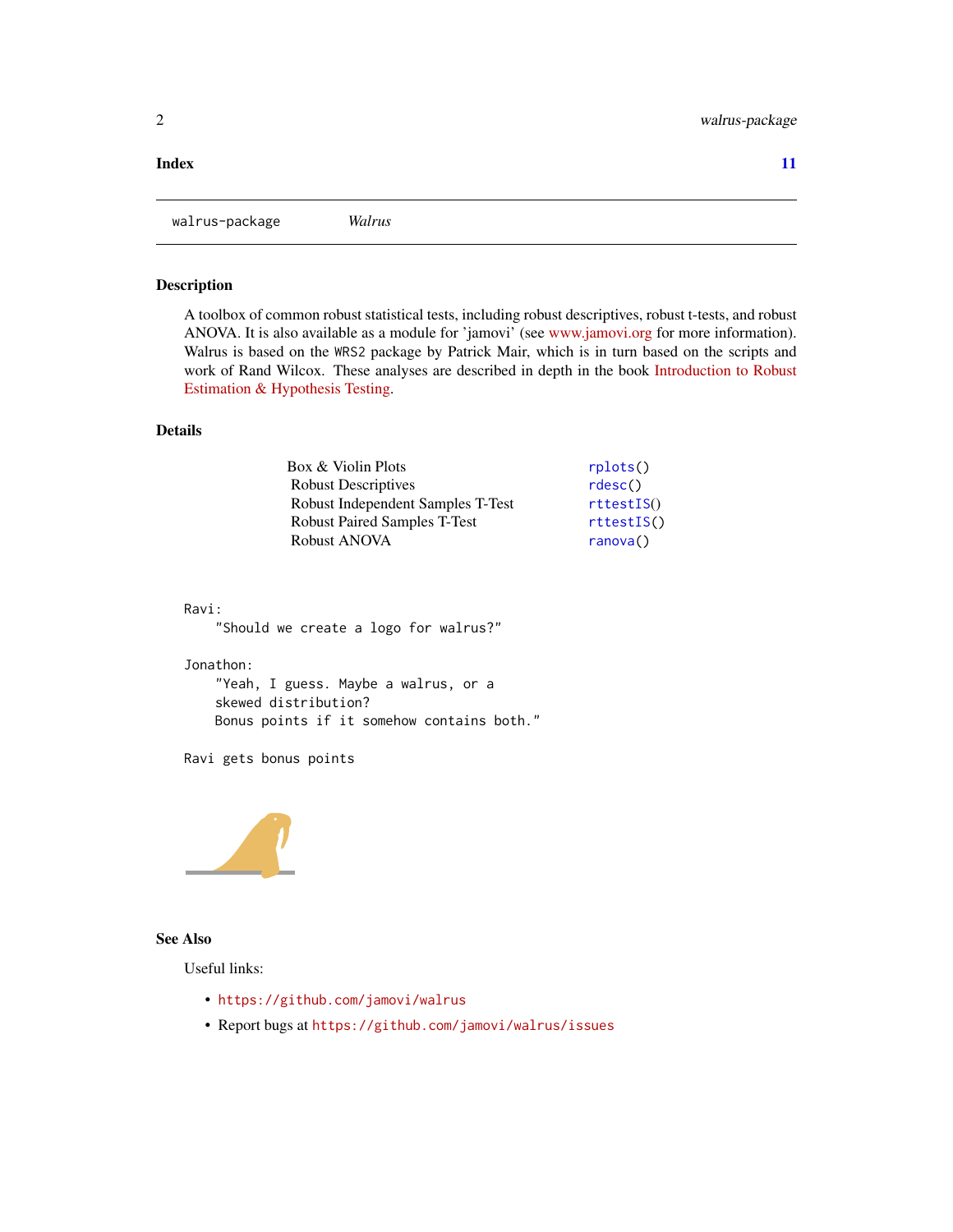<span id="page-2-1"></span><span id="page-2-0"></span>

#### Description

Robust Analysis of Variance

#### Usage

```
ranova(data, dep, factors = NULL, method = "trim", ph = FALSE, tr = 0.2,
 est = "mom", \n  noot = 599, \n  dist = "proj")
```
#### Arguments

| data    | the data as a data frame                                                                                                                       |
|---------|------------------------------------------------------------------------------------------------------------------------------------------------|
| dep     | a string naming the dependent variable from data; the variable must be numeric                                                                 |
| factors | a vector of strings naming the fixed factors from data                                                                                         |
| method  | 'median', 'trim' (default) or 'boot'; the method to use, median, trimmed<br>means, or bootstrapped                                             |
| ph      | TRUE or FALSE (default), provide post hoc tests                                                                                                |
| tr      | a number between 0 and 0.5, (default: 0.2), the proportion of measurements to<br>trim from each end, when using the trim and bootstrap methods |
| est     | 'onestep', 'mom' (default) or 'median', the M-estimator to use; One-step,<br>Modified one-step or Median respectively                          |
| nboot   | a number (default: 599) specifying the number of bootstrap samples to use when<br>using the bootstrap method                                   |
| dist    | 'maha' or 'proj' (default), whether to use Mahalanobis or Projection distances<br>respectively                                                 |

#### Value

A results object containing:

results\$main the table of ANOVA results results\$phs the table of posthoc tests

Tables can be converted to data frames with asDF or [as.data.frame](#page-0-0). For example: results\$main\$asDF

as.data.frame(results\$main)

#### Examples

data('goggles', package='WRS2')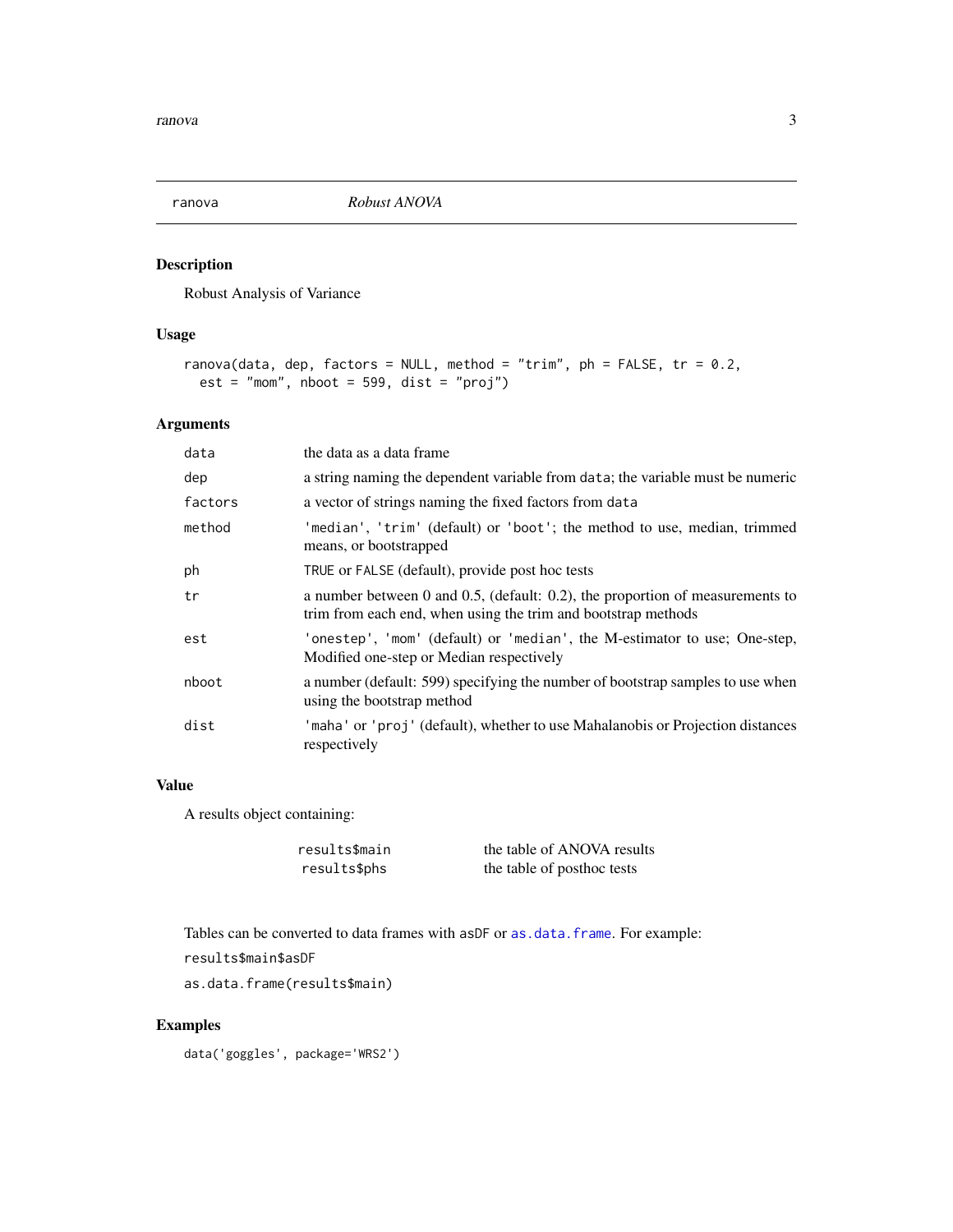```
ranova(goggles,
     dep = 'attractiveness',
     factors = c('gender', 'alcohol'),
     ph = TRUE)
#
# ROBUST ANOVA
#
# Robust ANOVA
# ------------------------------------
# Q p
# ------------------------------------
# gender 1.67 0.209
# alcohol 48.28 0.001
# gender:alcohol 26.26 0.001
# ------------------------------------
# Note. Method of trimmed means,
# trim level 0.2
#
#
# POST HOC TESTS
#
# Post Hoc Tests - gender
# --------------------------------------------------------
# psi-hat p Lower Upper
# --------------------------------------------------------
# Female Male 10.0 0.209 -6.00 26.0
# --------------------------------------------------------
#
#
# Post Hoc Tests - alcohol
# -------------------------------------------------------------
# psi-hat p Lower Upper
# -------------------------------------------------------------
# None 2 Pints -3.33 0.611 -20.5 13.8
# None 4 Pints 35.83 < .001 19.3 52.3
# 2 Pints 4 Pints 39.17 < .001 22.5 55.9
# -------------------------------------------------------------
```
#

<span id="page-3-1"></span>rdesc *Robust Descriptives*

#### Description

Robust Descriptives

<span id="page-3-0"></span>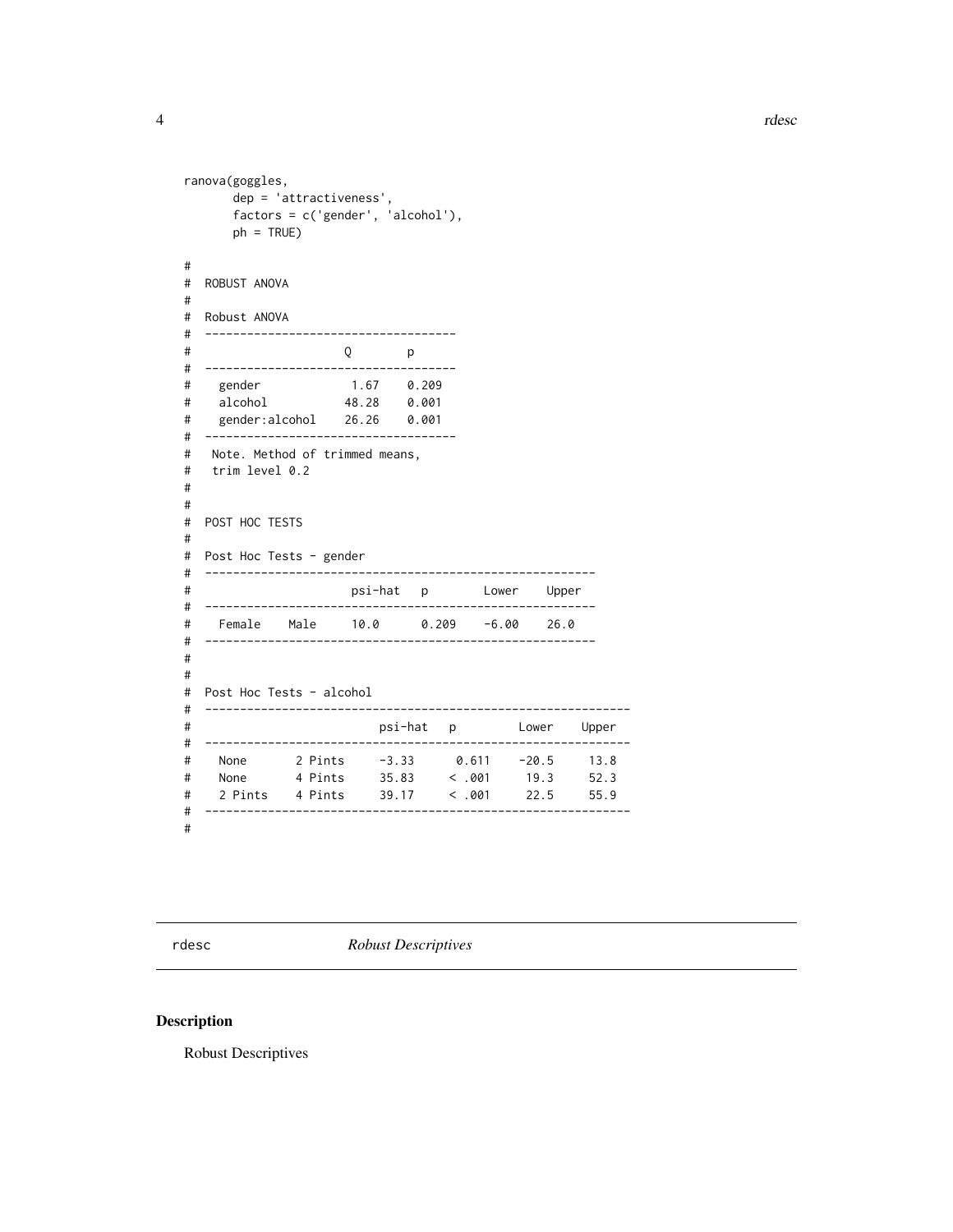<span id="page-4-0"></span>rdesc 5

#### Usage

```
rdesc(data, vars, splitBy = NULL, mean = TRUE, trim = TRUE, tr = 0.2,
 win = FALSE, wl = 0.2, mest = FALSE, bend = 1.28, med = FALSE)
```
#### Arguments

| data    | the data as a data frame                                                                                                          |
|---------|-----------------------------------------------------------------------------------------------------------------------------------|
| vars    | a vector of strings naming the variables in data of interest                                                                      |
| splitBy | a string naming the variable in data to split the data by                                                                         |
| mean    | TRUE (default) or FALSE, provide a 'normal' arithmetic mean                                                                       |
| trim    | TRUE (default) or FALSE, provide a trimmed mean                                                                                   |
| tr      | a number between 0 and $0.5$ (default: 0.2); the proportion of measurements to<br>trim from each end when producing trimmed means |
| win     | TRUE or FALSE (default), provide a 'Winsorized' mean                                                                              |
| wl      | a number between 0 and 0.5 (default: 0.2); the level of 'winsorizing' when<br>producing winsorized means                          |
| mest    | TRUE or FALSE (default), provide an 'M-estimated' value                                                                           |
| bend    | a number (default: 1.28), the bending constant to use when using M-estimators                                                     |
| med     | TRUE or FALSE (default), provide medians                                                                                          |

#### Value

A results object containing:

results\$table the table of descriptives

Tables can be converted to data frames with asDF or [as.data.frame](#page-0-0). For example:

```
results$table$asDF
```
as.data.frame(results\$table)

#### Examples

data('eurosoccer', package='WRS2')

SpainGermany <- subset(eurosoccer, eurosoccer\$League == 'Spain' | eurosoccer\$League == 'Germany') SpainGermany <- droplevels(SpainGermany)

```
walrus::rdesc(
   data = SpainGermany,
   vars = "GoalsGame",
   splitBy = "League",
   med = TRUE)
```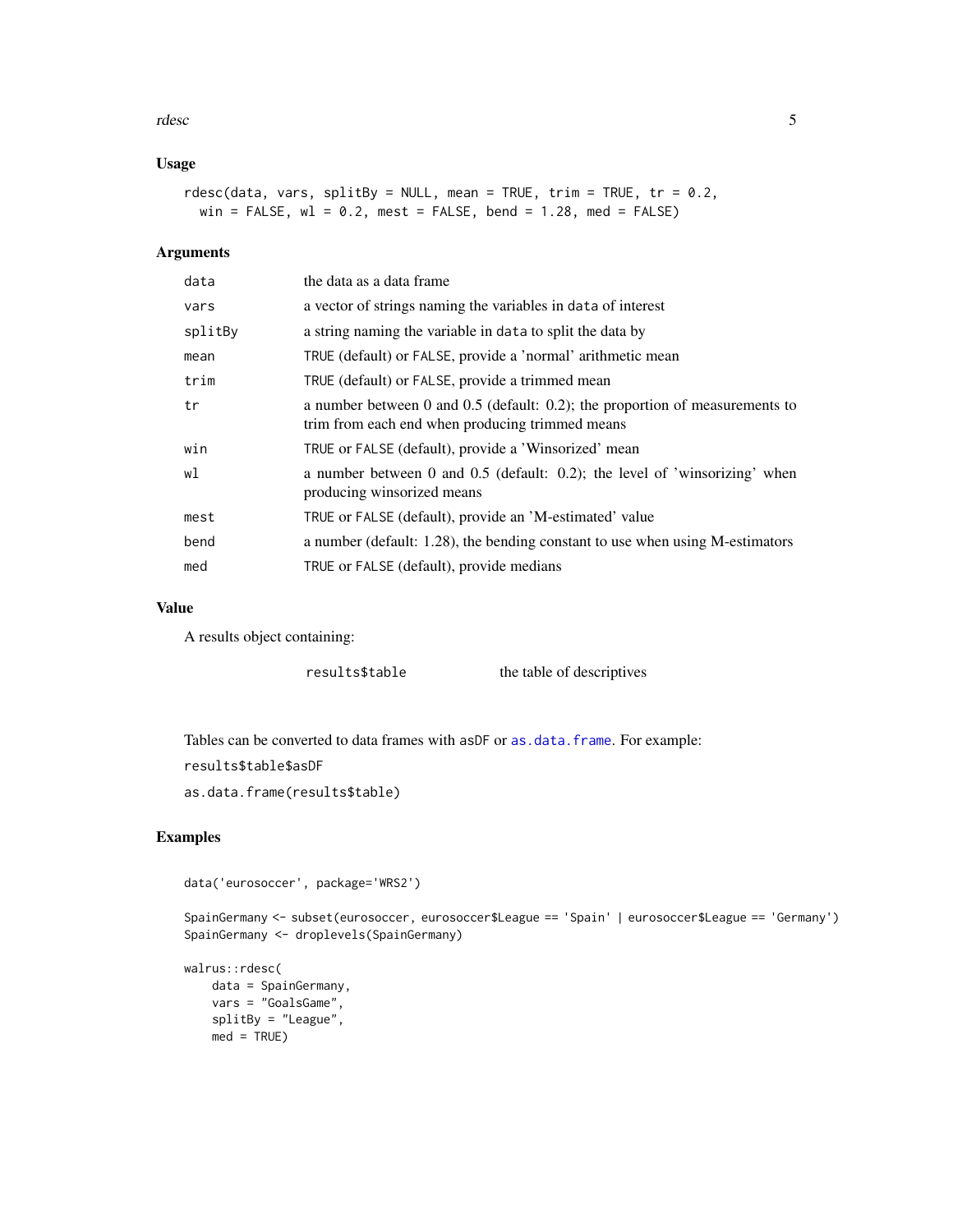<span id="page-5-0"></span>6 rplots and the contract of the contract of the contract of the contract of the contract of the contract of the contract of the contract of the contract of the contract of the contract of the contract of the contract of t

```
#
# ROBUST DESCRIPTIVES
#
# Robust Descriptives
# ----------------------------------------------------------
# SE
# ----------------------------------------------------------
# GoalsGame Germany Mean 1.46 0.105
# Trimmed mean 1.45 0.1341
# Median 1.43 0.1599
#
# Spain Mean 1.45 0.101
# Trimmed mean 1.33 0.0601
# Median 1.30 0.0766
# ----------------------------------------------------------
#
```
<span id="page-5-1"></span>

rplots *Box & Violin Plots*

#### Description

Box & Violin Plots

#### Usage

```
rplots(data, vars, splitBy = NULL, violin = TRUE, boxplot = FALSE,
 dot = TRUE, dotType = "stack")
```
#### Arguments

| data    | the data as a data frame                                                 |
|---------|--------------------------------------------------------------------------|
| vars    | a vector of strings naming the variables in data of interest             |
| splitBy | a string naming the variable in data to split the data by                |
| violin  | TRUE (default) or FALSE, provide violin plots                            |
| boxplot | TRUE or FALSE (default), provide box plots                               |
| dot     | TRUE (default) or FALSE, plot each measurement as a dot                  |
| dotType | 'jitter' or 'stack' (default); whether data dots are jittered or stacked |

#### Value

A results object containing:

results\$plots an array of images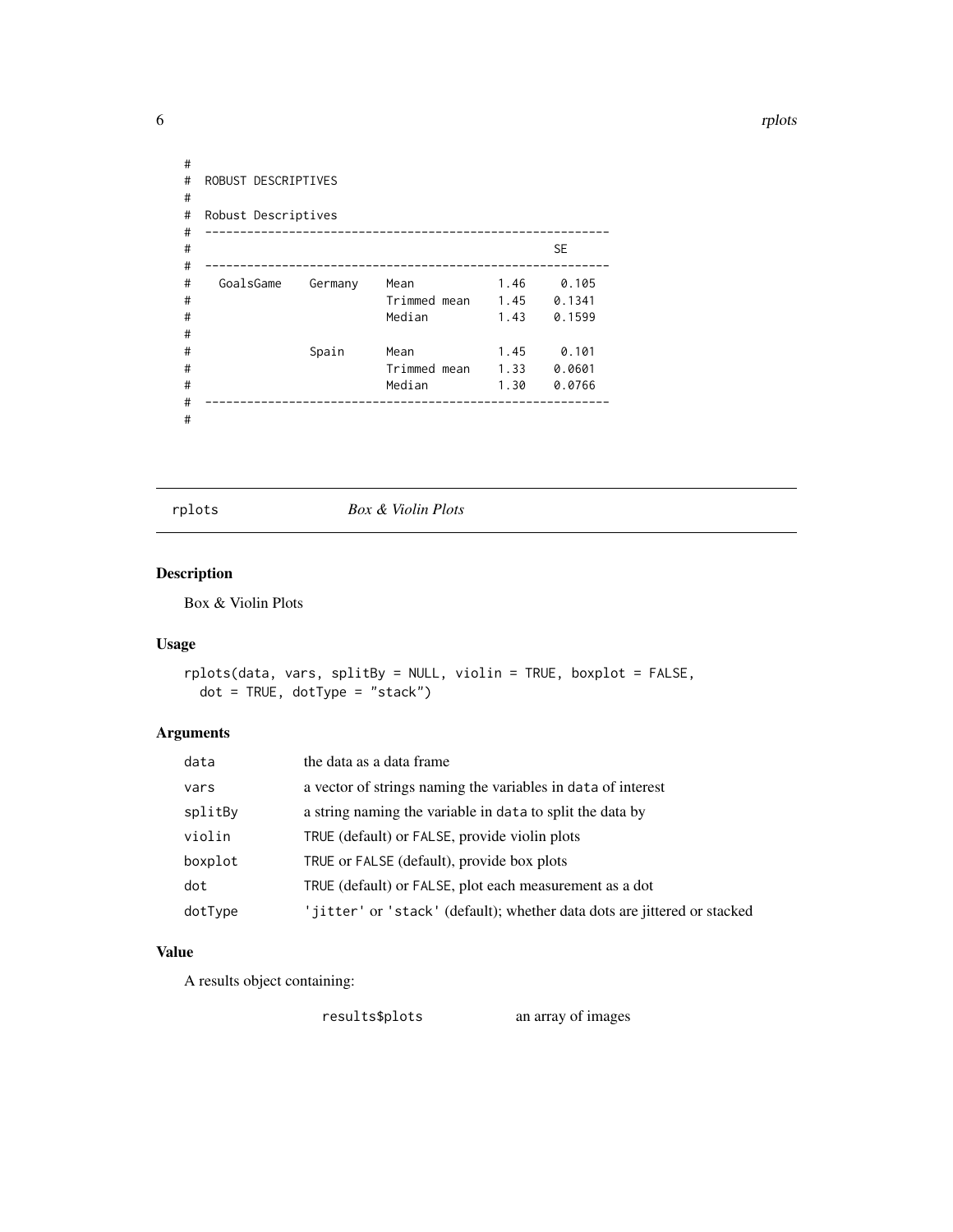#### <span id="page-6-0"></span>rttestIS 7

#### Examples

```
data('eurosoccer', package='WRS2')
# violin plots
walrus::rplots(
   data = eurosoccer,
   vars = "GoalsGame",
   splitBy = "League")
# box plots
walrus::rplots(
   data = eurosoccer,
   vars = "GoalsGame",
   splitBy = "League",
   violin = FALSE,
   boxplot = TRUE,
   dot = FALSE)
```
<span id="page-6-1"></span>

rttestIS *Robust Independent Samples T-Test*

#### Description

Robust Independent Samples T-Test

#### Usage

```
rttestIS(data, deps, group, yuen = TRUE, tr = 0.2, mest = FALSE,
 method = "mom", yuenbt = FALSE, nboot = 599, md = FALSE, ci = FALSE,
 es = FALSE, esci = FALSE)
```
#### Arguments

| data   | the data as a data frame                                                                                                                       |
|--------|------------------------------------------------------------------------------------------------------------------------------------------------|
| deps   | a vector of strings naming the dependent variables in data                                                                                     |
| group  | a string naming the grouping variable in data; must have 2 levels                                                                              |
| yuen   | TRUE (default) or FALSE, use the Yuen's trim method                                                                                            |
| tr     | a number between 0 and 0.5, (default: 0.2), the proportion of measurements to<br>trim from each end, when using the trim and bootstrap methods |
| mest   | TRUE or FALSE (default), use an M-estimator                                                                                                    |
| method | 'onestep', 'mom' (default) or 'median', the M-estimator to use; One-step,<br>Modified one-step or Median respectively                          |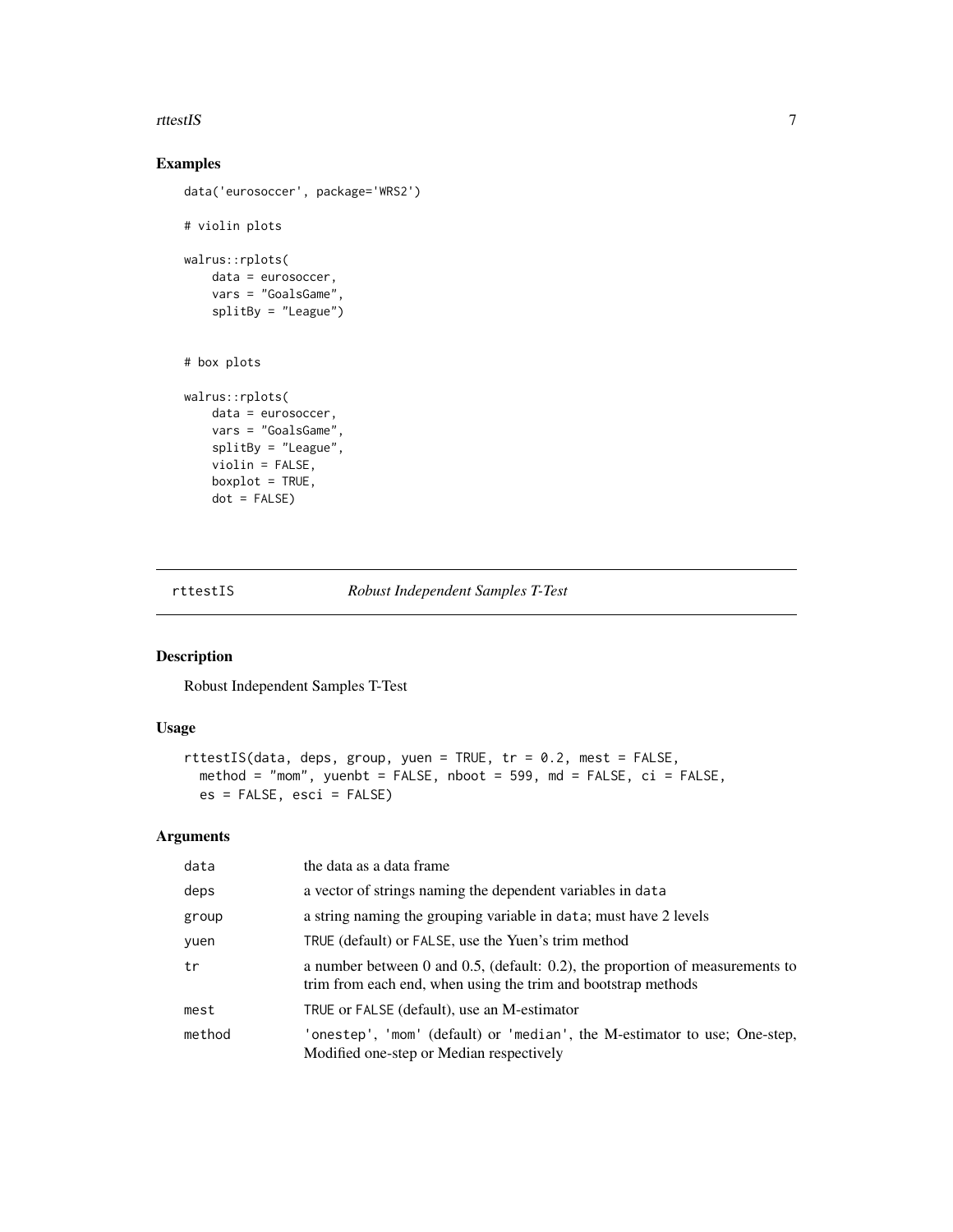<span id="page-7-0"></span>

| yuenbt | TRUE or FALSE (default), use the Yuen's bootstrap method                                                     |
|--------|--------------------------------------------------------------------------------------------------------------|
| nboot  | a number (default: 599) specifying the number of bootstrap samples to use when<br>using the bootstrap method |
| md     | TRUE or FALSE (default), provide the mean difference                                                         |
| ci     | TRUE or FALSE (default), provide a 95% confidence interval on the mean differ-<br>ence                       |
| es     | TRUE or FALSE (default), provide the effect-size                                                             |
| esci   | TRUE or FALSE (default), provide a 95% confidence interval on the effect-size                                |

#### Value

A results object containing:

results\$ttest the table of t-test results

Tables can be converted to data frames with asDF or [as.data.frame](#page-0-0). For example:

```
results$ttest$asDF
```
as.data.frame(results\$ttest)

#### Examples

data('eurosoccer', package='WRS2')

SpainGermany <- subset(eurosoccer, eurosoccer\$League == 'Spain' | eurosoccer\$League == 'Germany') SpainGermany <- droplevels(SpainGermany)

```
rttestIS(SpainGermany,
       dep = 'GoalsScored',
       group = 'League',
       yuen = TRUE,mest = TRUE)
#
# ROBUST INDEPENDENT SAMPLES T-TEST
#
# Robust Independent Samples T-Test
# ---------------------------------------------------------
# t df p
# ---------------------------------------------------------
# GoalsScored Yuen's test 0.297 17.3 0.770
# M-estimator -0.933 0.993
# ---------------------------------------------------------
#
```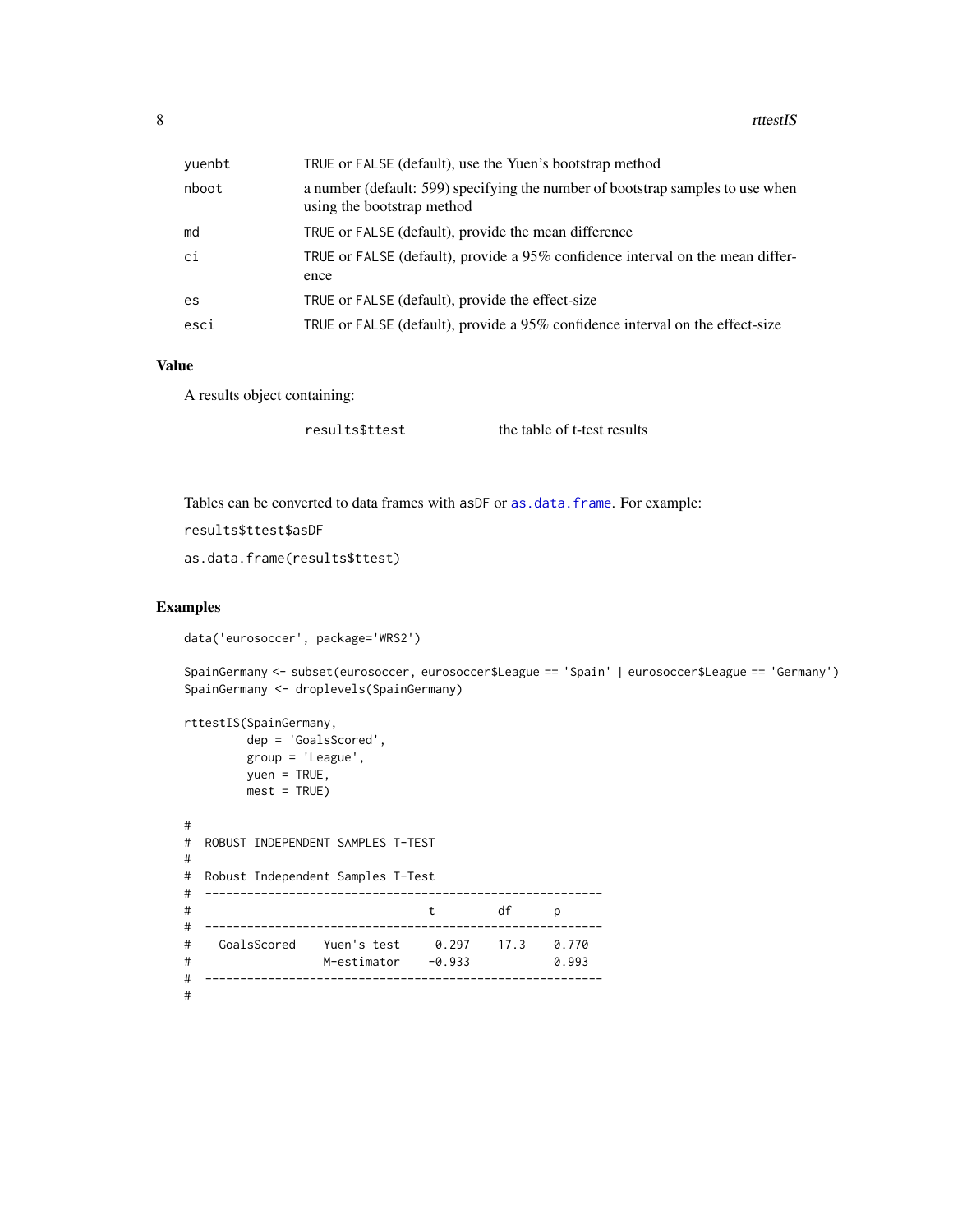<span id="page-8-0"></span>

#### Description

Robust Paired Samples T-Test

#### Usage

rttestPS(data, pairs,  $tr = 0.2$ , md = FALSE, es = FALSE,  $ci = FALSE$ )

#### Arguments

| data  | the data as a data frame                                                                                                                            |
|-------|-----------------------------------------------------------------------------------------------------------------------------------------------------|
| pairs | a list of lists specifying the pairs of measurement in data                                                                                         |
| tr    | a number between $0$ and $0.5$ , (default: 0.2), the proportion of measurements to<br>trim from each end, when using the trim and bootstrap methods |
| md    | TRUE or FALSE (default), provide means and standard errors                                                                                          |
| es    | TRUE or FALSE (default), provide effect sizes                                                                                                       |
| ci    | TRUE or FALSE (default), provide confidence intervals                                                                                               |

#### Value

A results object containing:

results\$ttest the table of t-test results

Tables can be converted to data frames with asDF or [as.data.frame](#page-0-0). For example:

```
results$ttest$asDF
```
as.data.frame(results\$ttest)

#### Examples

```
data(anorexia, package='MASS')
anorexiaFT <- subset(anorexia, subset = Treat == "FT")
rttestPS(anorexiaFT,
        pairs = list(
            list(i1 = 'Prewt', i2 = 'Postwt'))#
# ROBUST PAIRED SAMPLES T-TEST
#
# Robust Paired Samples T-Test
# ---------------------------------------------
```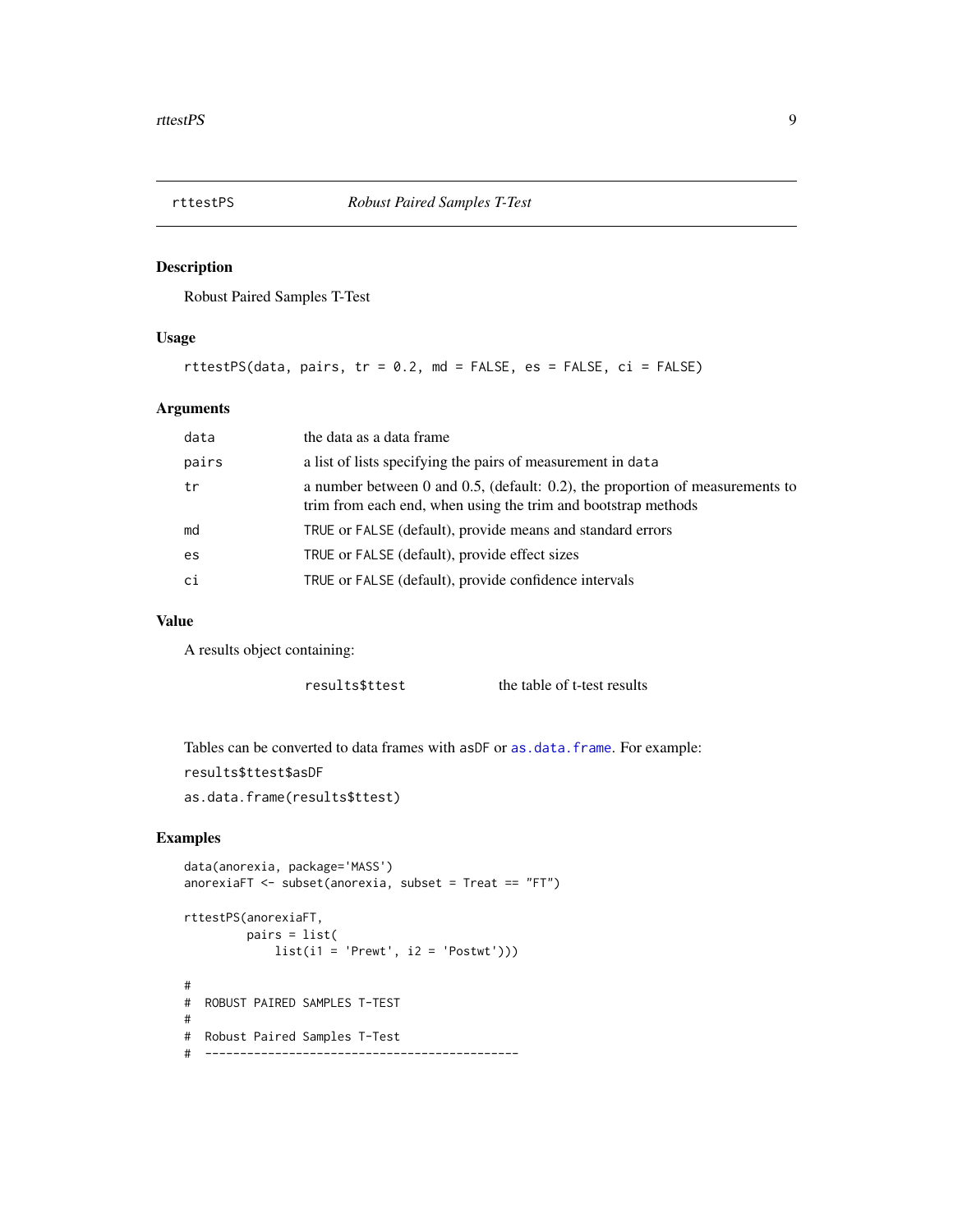$\emph{rttestPS}$ 

| # |                                 | t df | $\overline{a}$ |  |
|---|---------------------------------|------|----------------|--|
|   | # Prewt Postwt -3.83 10.0 0.003 |      |                |  |
| # |                                 |      |                |  |